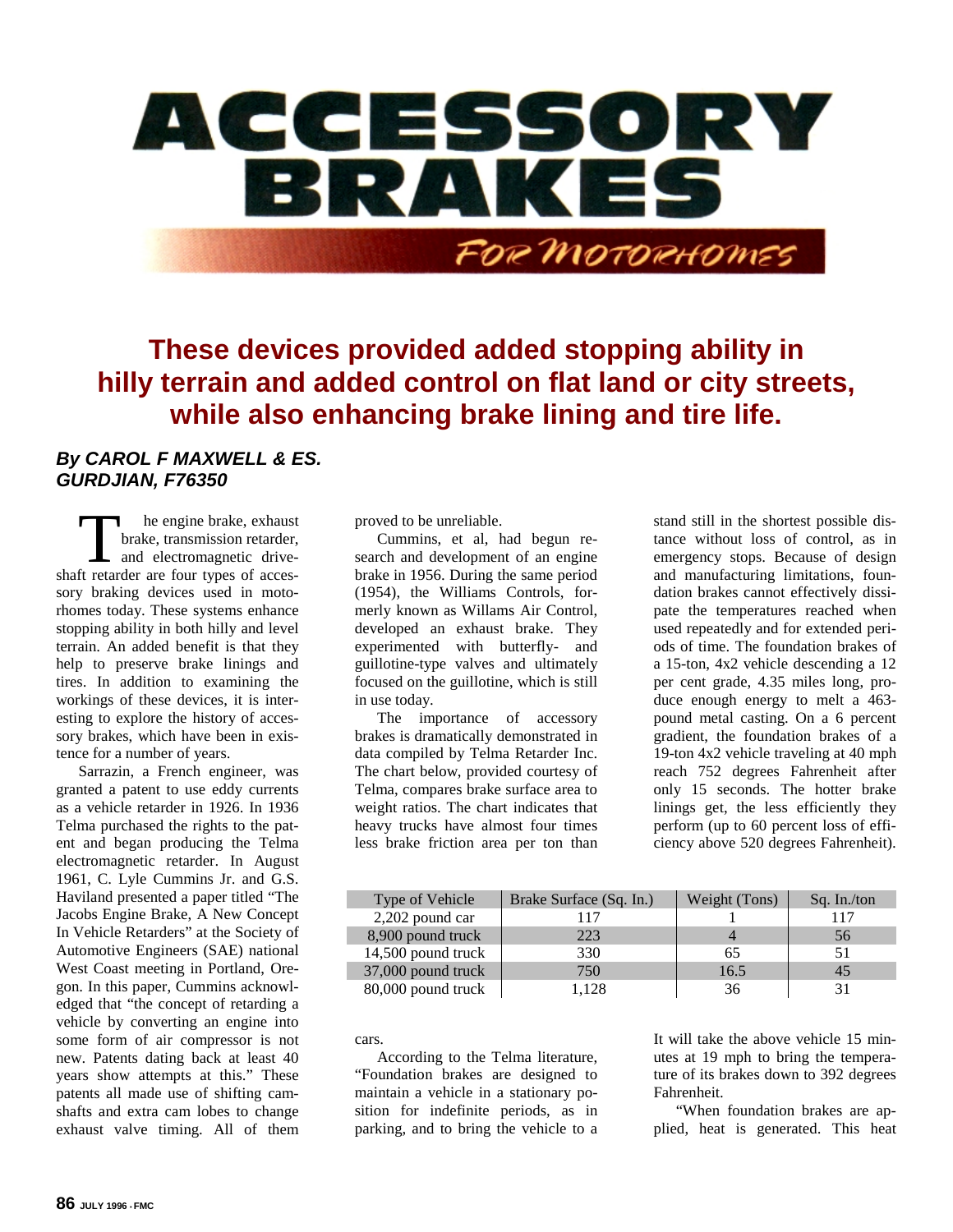



radiates to the wheels and eventually to the tires, which can result in tire blowouts. Bead temperatures in excess of 250 degrees Fahrenheit for extended periods of time cause burnt tire beads, making remounting operations difficult and tires unfit for retreading. Heat causes tires to run hotter and wear faster. Retarders reduce tire operating temperatures and increase tire life by more than 10 percent for most effective units."

**Engine brake**. Historically, the Jacobs Engine Brake has been very well received. The Jake Brake, as it is known, is ideally suited to largedisplacement, heavy-duty diesel engines, although assemblies have to be customized for each engine model. Engine brakes can produce substantially more retarding horsepower than exhaust brakes. In motorhome applications, the Jake Brake is used on the larger Detroit Diesel engines, including the Series 60. Pacbrake Engine Brakes also produces an engine brake for the Series 60 engine.

On V6 and V8 Detroit Diesel twocycle engines, the engine brake consists of one housing assembly per cylinder. On the V8, two housing assemblies are controlled by one solenoid, with the second housing assembly referred to as a drone. The V6 has three housings per solenoid; two are drones. The eight-cylinder applications have four solenoids that usually just before the power stroke, so the engine does all the work of compression while obtaining no energy from the power stroke. See Figure 1 for a comparison of what happens without and then with a Jake Brake installed.

In Figure 2, titled "How A Jake Brake Works," note the following components: solenoid, control valve, master piston, slave piston, and exhaust valve bridge (exhaust crosshead). The solenoid can be activated only during a "no fuel" condition. The solenoid allows engine oil to flow through the control valve to the master and slave piston. The master piston is forced down onto the rocker arm of the fuel injector, then the rocker arm pushes the master piston upward. The control valve prevents backflow of the engine oil trapped between the master piston and the slave piston. The slave piston is pushed downward on the exhaust valve bridge, opening the exhaust valves. This allows the compressed air to escape from the cylinder through

**8V92 Detroit Diesel engines often are equipped with a dash-mounted dual pyrometer that measures the temperature of the gases in both exhaust manifolds. Some consider this gauge unnecessary, but we have found it to be quite valuable. In the event of a Jake Brake malfunction, this instrument can help identify the problem**

are wired in pairs, and each pair is activated separately. The six-cylinder applications have two solenoids, each individually activated. On straight-six applications, there are two or three housings, depending upon engine type, with one solenoid per housing.

In the most simplistic terms, the Jake Brake turns the engine into an air compressor. During a "no fuel" condition (no fuel injected into the cylinders), the exhaust valves are opened

the exhaust system to the atmosphere. Figure 3 illustrates this process.

The rocker arm of the fuel injector is used to time the opening of the exhaust valve. Some engines may use other means of timing, such as an exhaust valve rocker arm of another cylinder. The engine brake is capable of producing a brake horsepower effect approximately 85 percent of the rated output of the engine. The higher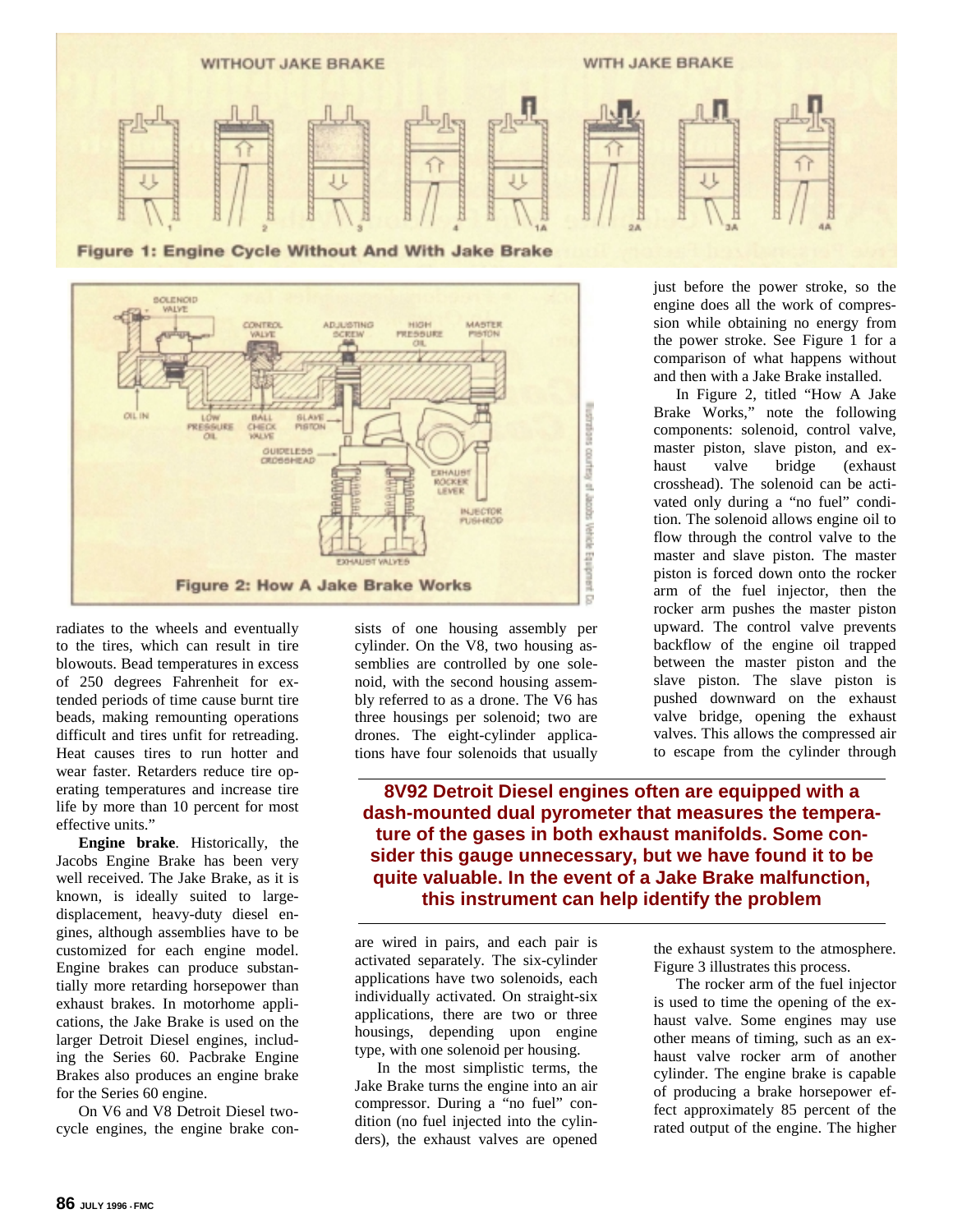

the rpm, the higher the efficiency. Figure 4 shows the electrical wiring diagram for activation of the solenoid on a mechanical engine. The clutch switch is not used for automatic transmissions. The buffer switch is used to determine the "no fuel" condition in Detroit Diesel Series 71 and 92



# Figure 4: Electrical Wiring Diagram For Activation Of Solenoid **On Mechanical Engine**

mechanical engines. On 8V Detroit engines, a two-position dash switch allows the activation of either two or four solenoids, which control four or eight cylinders, respectively. On electronic engines, there is a dash module that connects to a Jake Brake control module. The control module is connected to the ATEC ECM (Allison Transmission electronic control, electronic control module) and the DDEC ECM (Detroit Diesel electronic control, electronic control module). There is also provision for a clutch switch on manual transmissions and a pressure switch on some automatic transmissions. 8V engines use a high-mode or low-mode control.

Series 60 engines after serial number 060004455 are Jake Brake ready. Jake Brakes should not be installed on engines with lower serial numbers. Because of space restrictions on some coach chassis, a two-housing Jake Brake kit may be required. In this case, only four of the six cylinders will be used for the retarding effect. These installations will have a twomode switch — high and low. An installation with three assemblies will have a three-mode switch- high, medium, and low. Prevost coaches utilize three housings with a two-mode switch. All six cylinders are activated in the high mode and four in the low. On DDEC II applications, a dash switch and a control module interface with the DDEC II ECM and the ATEC ECM. In addition, there is also an interface between the engine brake and the WABCO antilock braking system (ABS). On DDEC III applications, the engine brake is controlled by the DDEC III ECM, so no Jacobs control module is required. DDEC III allows simultaneous engine brake capability and cruise control operation. It also interfaces with the WABCO ABS and the World Transmission ECM (WTEC).

To properly integrate the WTEC with the DDEC III, the requirements of both Allison Transmission and Detroit Diesel must be met.

#### **Transmission requirements:**

• Transmission ECU must be programmed with combined "Engine Brake" and "Preselect Request" plus "Engine Brake Enable" ("Preselect" modifies shift schedule to raise engine rpm for maximum engine brake effectiveness. The standard preselect is 6-4. Some OEMs use 6-5).

• Engine brake enable switch in "on" position.

• Throttle position signal less than 10 percent.

• Transmission must be in lockup.

#### **DDEC III requirements for engine brake operation:**

• Engine brake enable switch in "on" position.

• 0 percent throttle position.

• Engine must be in "no fuel" condition (no fuel injected into cylinders).

• Engine rpm at minimum of 250 rpm greater than idle rpm.

• If clutch switch input function configured "on," input must be grounded.

One of the reasons the Jake Brake has been so well received is its durability. The Jake Brake is tuned as part of a standard engine tune-up and usually does not require any additional maintenance. Special tune-up kits are available from Jacobs Vehicle Equipment Company warehouse distributors. While the Jake Brake usually is included as original equipment, it also can be retrofitted to a coach. A retrofit<br>installation would cost between would cost between \$2,000 and \$3,000. This includes approximately eight hours of installation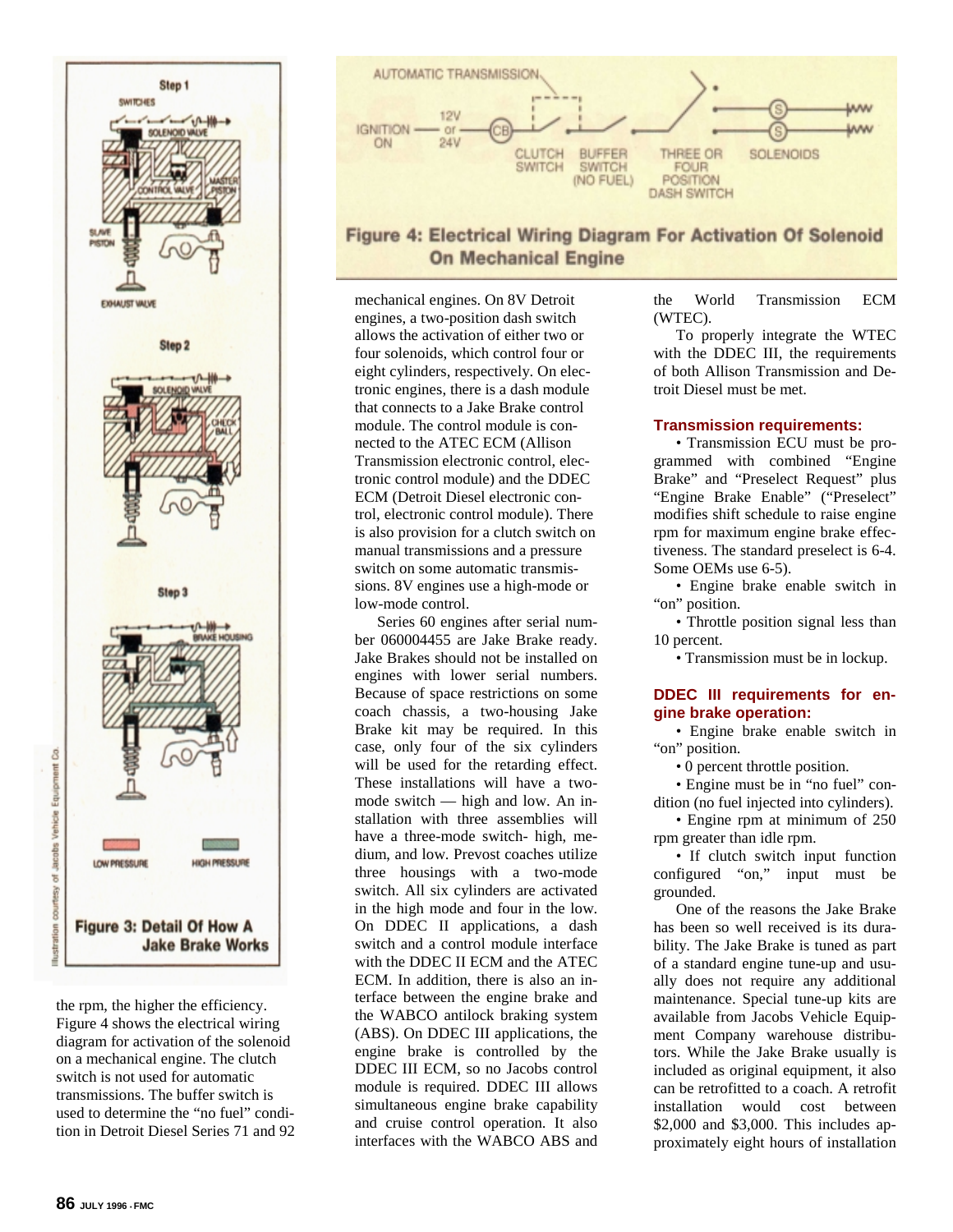time. Of course, any modification problems would increase the cost.

**Using a pyrometer to monitor engine brake performance.** 8V92 Detroit Diesel engines often are equipped with a dash-mounted dual pyrometer that measures the temperature of the gases in both exhaust manifolds. Some consider this gauge unnecessary, but we have found it to be quite valuable. In the event of a Jake Brake malfunction, this instrument can help identify the problem. During normal operation, both indicator needles will range from a low of 300 degrees Fahrenheit under no-load, nofuel conditions, to a high of 1,100 degrees Fahrenheit under full-load, fuel conditions. Depending upon how the engine has been tuned, there may be a slight but constant variation between the left-side and right-side indicators. When the Jake Brake is activated on both sides, the two indicator needles will settle at approximately 500 degrees Fahrenheit. If the Jake Brake is activated on one side only, the needle on the corresponding side will drop only to between 400 degrees Fahrenheit and 500 degrees Fahrenheit, while the needle on the "off" side will drop to approximately 300 degrees Fahrenheit.

If a solenoid should stick in the "on" position, the exhaust valve recause serious damage to the exhaust valves.

Once recognized, you can attempt to temporarily alleviate the condition by releasing the accelerator and manually turning off the Jake Brake. You can then try to fuel the engine again while watching the pyrometer. If the pyrometer needles remain equalized, the attempt was successful. If the solenoid problem persists, you should seek professional advice as soon as possible. If one or both Jake Brake solenoids on one side release prematurely or stop functioning, the temperature on that side will be lower than the opposite side. Not only does the pyrometer indicate that a problem exists, it also indicates which side is malfunctioning.

We learned this from our own experience with an intermittently sticking solenoid that presented the conditions described above. We had asked numerous service personnel what they thought these conditions meant. We were told everything from stuck injectors to some sort of turbo problem. No one, however, suggested a sticking solenoid. Some said to start replacing parts until the problem was resolved, but we were not satisfied with a "hit or miss" approach. Ultimately, we isolated the problem by alternately disconnecting the two solenoids on the



mains open during the power stroke. The pyrometer reflects this condition by showing a rapid temperature rise on the affected side, which is greatly disproportional to the normally functioning side. You may note a puff of black smoke from the exhaust pipe. If allowed to persist, this condition can affected bank. One created the hightemperature condition, and the other did not. We initially replaced the solenoid "O" rings, which did not solve the problem. Subsequent replacement of the malfunctioning solenoid produced trouble-free performance.

On another occasion, we were able

to diagnose a broken wire to one of the solenoids because there was a disparity between the left-side and rightside temperatures when the Jake Brake was activated. It is important to remember that other conditions, such as injector or linkage problems, may cause changes in the pyrometer readings.

**Exhaust brake.** Initially, exhaust brake performance was limited by the engine manufacturers' specification for maximum allowable back pressure. Exhaust brakes currently supplied on small displacement diesel engines have benefited from engine manufacturers using valve springs with higher tensions, which allow greater back pressure.

The exhaust brake unit is inserted in the exhaust system just after the turbocharger, and in the case of Pacbrake is mounted directly to the turbo. The valve body consists of a round chamber containing a butterfly or guillotine valve, activated by an air cylinder, vacuum cylinder, or electric solenoid. The installation kit includes two exhaust flanges that are welded to the existing exhaust pipe. For aftermarket installations, a section of the existing exhaust pipe is removed and the flanges are welded to the cut ends. The brake assembly is then held in place using two exhaust clamps. Each manufacturer has its recommended location for installation.

In an air-equipped coach, the valve is activated by an air cylinder that is controlled by an electric air solenoid. In a coach without air, the valve may be activated by a small air compressor or directly by an electric solenoid or vacuum cylinder. The exhaust brake may be activated manually by a foot switch (see Figure 5) or a hand lever. It may also be activated automatically by a fuel pump switch enabled in the "no fuel" condition (see Figure 6). If the coach has a World Transmission, there should be an interface between the exhaust brake and the World Transmission ECM. This interface indicates to the transmission that the exhaust brake is activated and directs it to choose one of the predetermined downshift schedules.

Performance is determined by engine rpm and back pressure. It is desirable to achieve maximum back pressure without exceeding manufacturers' specifications. The various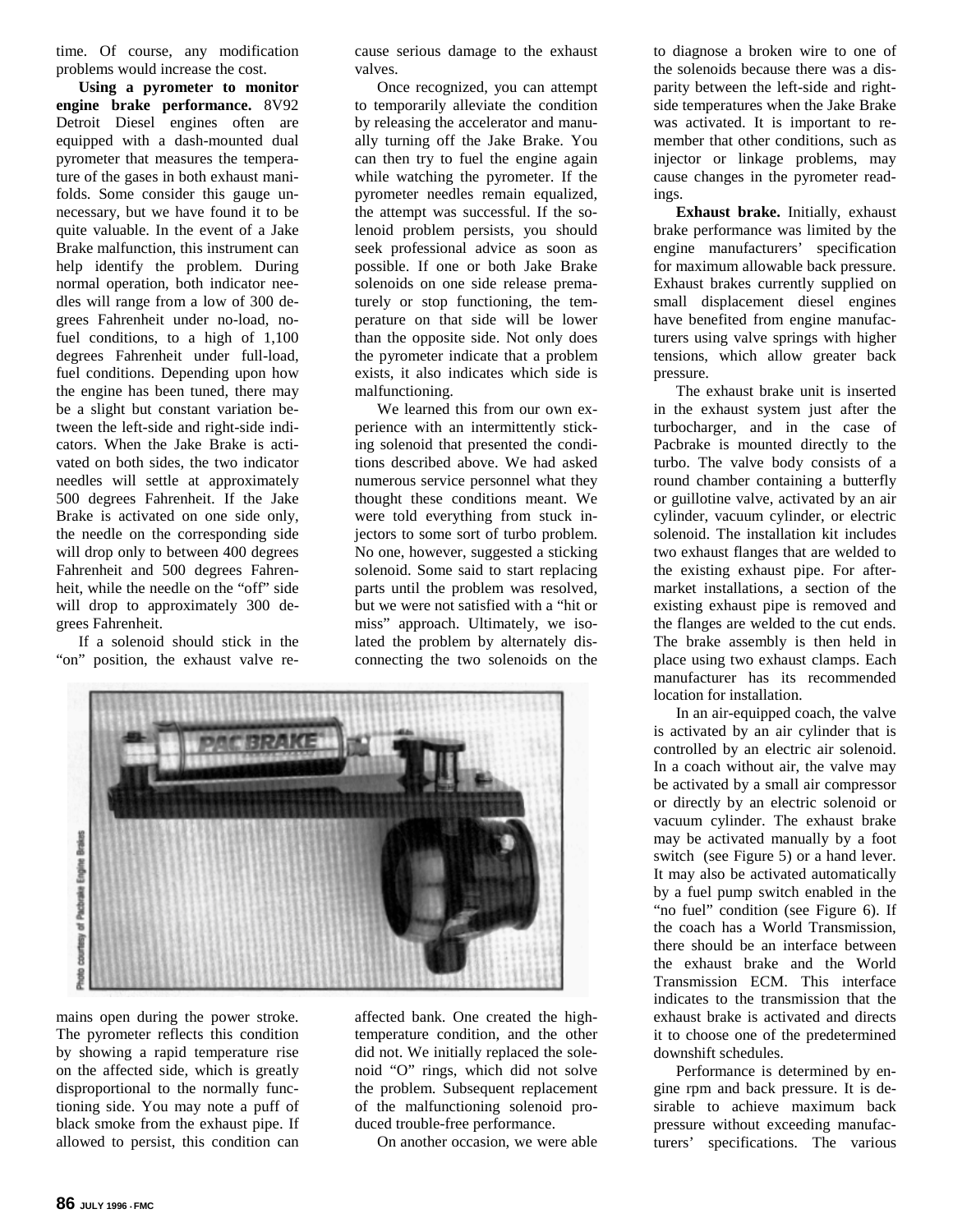techniques used to meet these parameters include using a back pressure gauge and a pressure switch to open the valve when limits are exceeded. Brian Roth of BD Engine Brake reports that his company's kits all contain brake pressure gauges and a pressure limiting switch. BD officials have noticed on their gauges that even if heavy-duty valve springs are installed, pressures can exceed their higher specifications. BD has designed a stainless-steel offset butterfly; as engine back pressure climbs, the butterfly gradually opens to maintain high pressure. Thus, the back pressure is the same at 2,000 rpm as at 2,500 rpm. Other methods use a small relief aperture specifically sized for the intended engine application, or an adjustment screw to prevent the butterfly valve from closing completely. This screw is adjusted to maximum allowable back pressure.

The exhaust brake's basic assembly is adaptable to numerous diesel engines. Smaller engines frequently are paired with the Allison World Transmission, which can provide a sequential downshift from sixth to second or sixth to fourth. This increases the engine rpm to effect greater brake horsepower. Performance is also maximized by the lockup feature of the torque converter in the World Transmission.

The exhaust brake is usually original equipment, but it can be retrofitted. Engine manufacturers will have specific recommendations concerning maximum exhaust pressure and valve spring tension. Heavy-duty springs are available for Cummins B5.9 and C8.3 engines only. No spring change is required for Caterpillar 3208T, 3116, and 3126 engines, or for Detroit Diesel 8.2 and the new Series 40 engines. The retrofit cost is approximately \$1,500, including installation.

Exhaust brake manufacturers include Pacbrake Manufacturing, Jacobs Vehicle Equipment Company, BD Engine Brake, Decelomatic, U.S. Gear, and Williams Controls Inc.

**Exhaust brake for gasoline engines**. The Telma chart showing the ratio of brake surface area to vehicle weight indicates that a 14,500-pound vehicle has half the braking surface area per ton as compared to a car. We take this to indicate that even small Class A motorhornes will benefit from





an accessory braking device. We have driven a 16,000-pound motorhome (plus a towed car) with only service brakes and have some not-so-fond memories of navigating 8 percent grades as slowly as possible with the brakes squealing all the way down. Decelomatic Corporation has been installing exhaust brakes since 1968. The company uses the Williams valve for diesel engines, and it manufactures and installs the "Mountain Tamer," the only exhaust brake available for gasoline engines.

Some experts believe that a gasoline engine, transmission, and driveline components are not strong enough to provide prolonged durability with the use of accessory braking devices, because the maximum allowable back pressure of a gas engine is significantly lower than that of most diesel applications. Louis King, president of Decelomatic, responds that, "Exhaust braking is not related to compression ratio but only to the strength of the exhaust valve springs. For instance, a Ford diesel 7.3-liter and a Ford 460-cid gas engine both have nearly the same exhaust valve spring load and both produce approximately thirty-five psi of retarding pressure. A stronger valve spring is available for the gas engine for racing applications but is very rarely needed or used for added retarding capacity." King continued, "Gasoline exhaust

systems are designed for over 100 psi backfire pressure. The hardest thing on an exhaust system is sudden cooling from a high-heat condition causing warping and cracking. Exhaust compression heat prevents this sudden cooling."

In regard to using an exhaust brake without a lockup automatic transmission, King said, "In the design speed range of a particular gear, the automatic transmission without lock-up is ninety percent to ninety-five percent torque efficient. Adding lockup may add up to five percent more torque efficiency. The secret is to use the proper gear for descending. It is also as important on the ascent. Proper gear selection is required to prevent slip and attendant overheating for both ascent and descent." More than 3,000 gas-powered vehicles have been equipped with the Mountain Tamer. The company policy is to honor any claims of damage to the engine caused by the exhaust brake valve during the vehicle warranty period. Incredibly, King notes that not a single claim has been submitted. According to King, "To provide maximum retarding pressure with existing exhaust valve springs, Decelomatic utilizes a gate valve to obtain good sealing over a long life in the presence of exhaust deposits. The gate valve has several features. It provides one hundred percent removal of the closure from the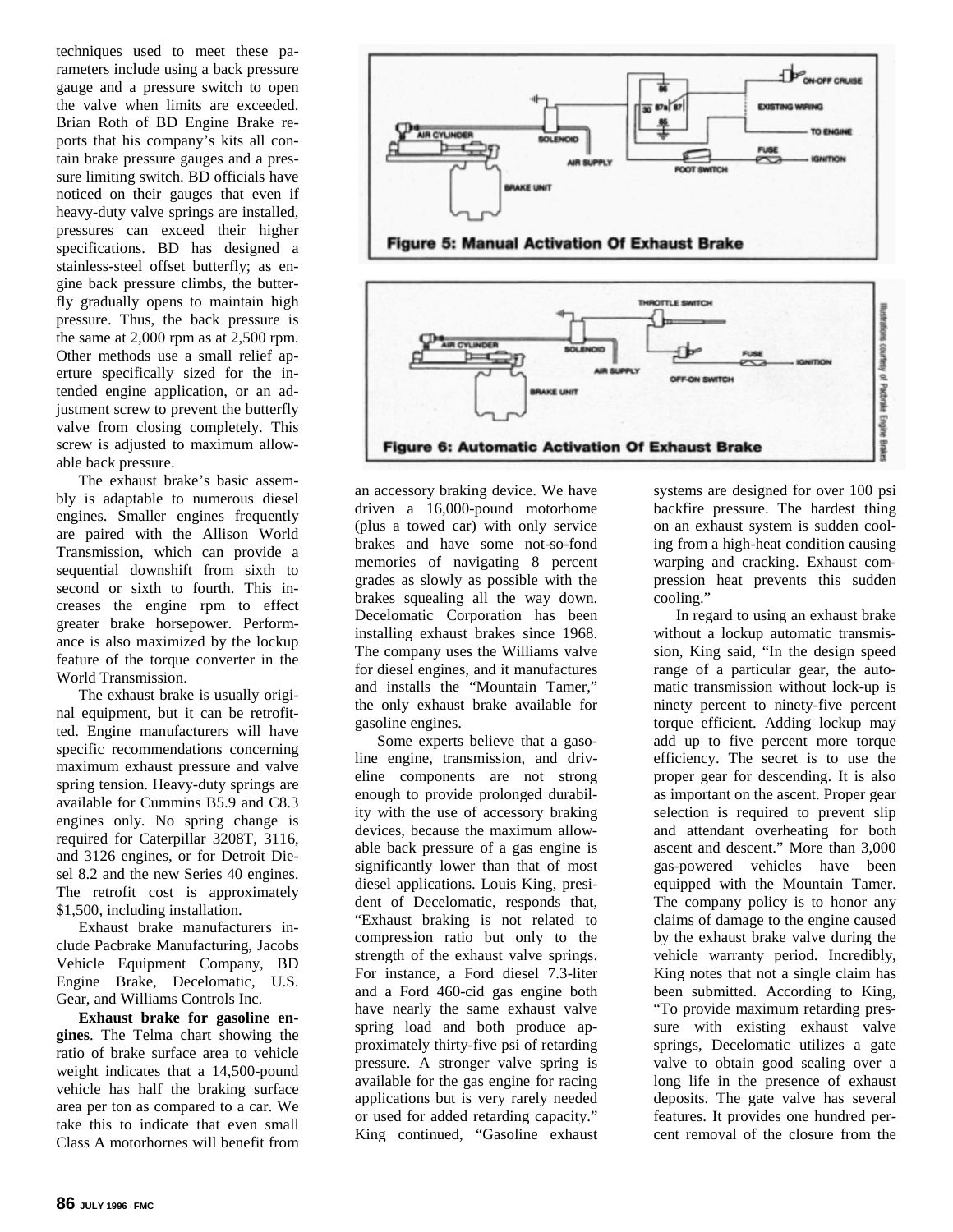

exhaust flow path, thereby assuring zero pressure loss. It provides inherent self-cleaning of the sealing surface. It can be simply designed to fail open to assure continued vehicle operation. It can be one hundred percent enclosed to protect working parts from road grime, sand, dust, mud, and salt. To obtain maximum supplemental braking from the Mountain Tamer, an optional shift kit can be installed in the automatic transmission. This permits a manual shift from three to one at any speed, which has the capacity for a real neck-popping deceleration without overrevving the engine. This is called our Drop Anchor kit and retails for approximately three-hundred-fifty dollars. Another popular optional feature is the variable braking control. This enables the driver to "tune in" the downhill speed to match the traffic flow." Exhaust brakes for gasoline engines appear to be effective and do not seem to be associated with engine component failures. The exhaust brake valve requires some maintenance at engine oil change intervals. With the elimination of lead in gasoline and with today's cleaner-burning fuels, exhaust contamination problems have lessened. The valve(s) can be installed on pre-electronic engines with case. When installing an exhaust brake on a post-1989 gasoline engine, it is important to maintain engine computer and emission standards integrity, The total cost of adding a Decelomatic Mountain Tamer to a gasoline engine is approximately \$3,000.

**Transmission retarder**. The basic

transmission retarder are the rotor, stator, retarder housing, and control valve body. The orientation of these components to the transmission will determine whether it is an "input" or "output" retarder. The rotor is splined to either the input or output shaft and rotates at the speed of the shaft. The rotor of the input retarder rotates at engine speed. The rotor of the output retarder rotates at driveshaft speed. The rotor, the retarder housing, and the stator are vaned. (See figures 7 and 8.)

The valve body controls the flow of transmission fluid in and out of the retarder. To initiate the retarding process, transmission fluid fills the stator and retarder housing. The rotor vanes move the fluid while the stationary vanes of the stator and retarder housing resist the motion. This action creates friction and heat as it slows the rotor and shaft. The heat is dissipated via the transmission fluid as it circulates through the transmission cooling system. To stop retardation, the transmission fluid is allowed to flow out of the retarder housing and the rotor moves freely.

The Allison HT 700 Series offers either an input or output retarder. It is not possible to equip a transmission with both retarders simultaneously. The input retarder is particularly wellsuited for vehicle downhill speed control, and the output retarder is particularly well-suited for stop-start duty cycles. Either retarder significantly increases the heat load, and any vehi-

cle with a retarder must have an upgraded transmission cooling system to achieve satisfactory heat dissipation. A hand lever, foot switch, or a combination hand lever and pneumatic control are available options for activating the valve body to initiate retardation. The combination control, shown in Figure 9, provides automatic operation to a predetermined level of retardation when the engine is in a "no fuel" condition.

**BEATOR** 

**BOTOB** STATOR

The Allison World Transmission (WT) series can be equipped only with the output retarder. It also has an accumulator to maintain a reserve amount of transmission fluid for quickly filling the retarder housing. (See Figures 10 and 11.) The output retarder functions similarly to the input retarder. Its rotor is splined to the output shaft and always rotates at drive-shaft speed. Retarder capacities are shown below:

The retarder electronic controls include the ECU, a resistance module, two solenoids, and a retarder temperature sensor. The ECU controls all the functions of the transmission and the retarder. The resistance module converts a signal generated by the retarder apply device into a signal that the ECU can recognize. One of the solenoids controls application of vehicle air pressure to the accumulator, and the second controls the retarder control regulator valve. The retarder temperature sensor sends retarder temperature information to the ECU. There are two versions of software to handle over-temperature conditions.

components of a

Figure 8: Output Retarder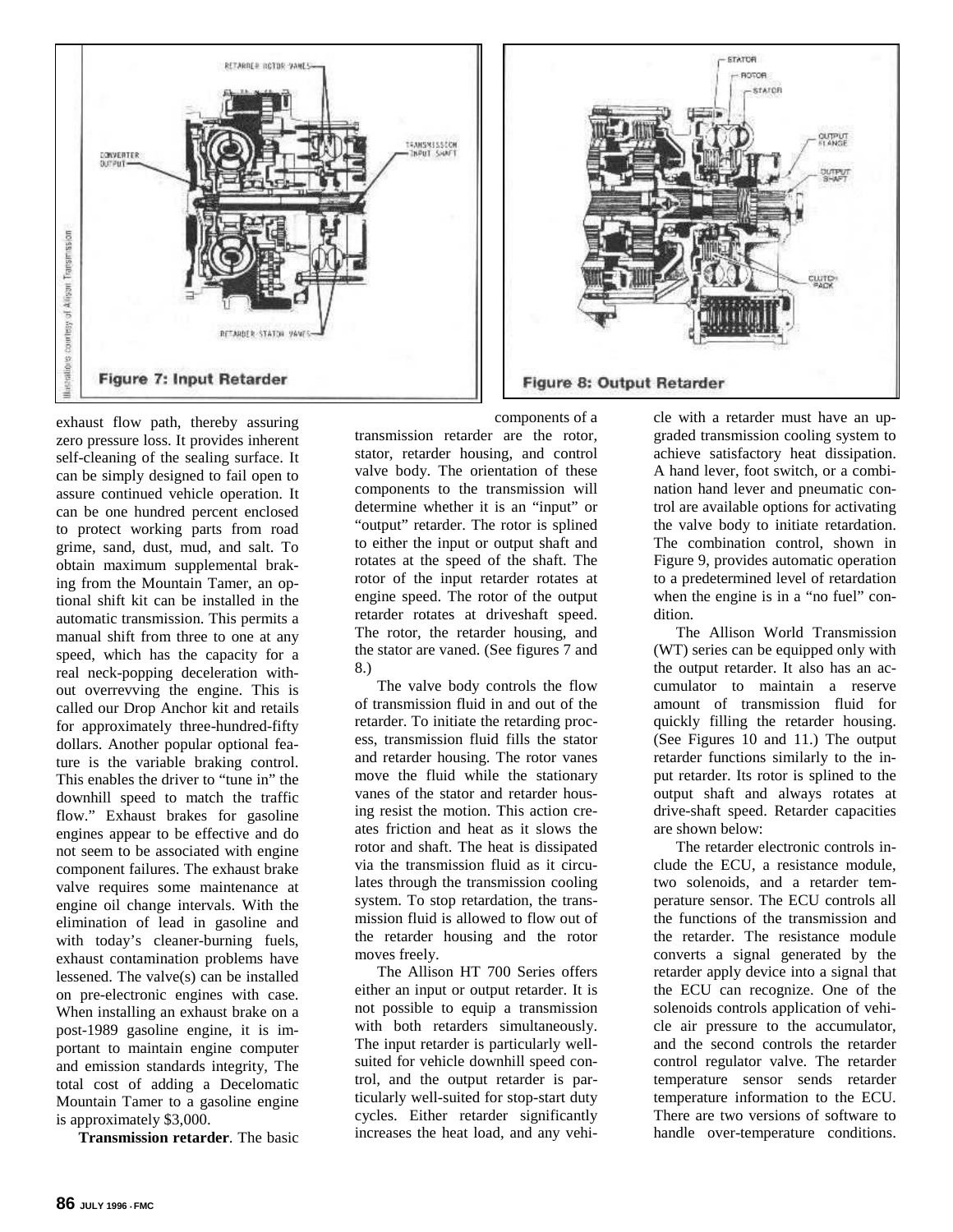

Inputs to the ECU include retarder enable, service brake status, and antilock brake response. These inputs, along with numerous others, are used for adaptive shift logic in the ECU to continuously optimize shift quality. Outputs from the ECU are retarder indicator and retarder temperature indicator. There are several methods of activating the WT output retarder. A hand lever or foot pedal can be set at different positions that send a varied 5-volt signal to the ECU. The ECU interprets this signal and determines the level of retardation. The hand lever is a six-position lever that allows adjustment from zero to 100 percent retarding capacity. This feature pro-



## **RETARDER CAPACITIES**

WT retarders are available in three different capacities: low, medium, and high. Maximum retarder capacity is determined by the spring under the retarder control valve located in the retarder control valve body.

MD retarders are capable of absorbing the following torque and horsepower output:

| Capacity      | Power           | Torque                  |
|---------------|-----------------|-------------------------|
| Low           | 298 kw (400 hp) | 1.356 Nm (1,100 lb ft)  |
| <b>Medium</b> | 373 kw (500 hp) | 1,898 Nm (1,300 lb. Ft) |
| High          | 447 kw (600 hp) | 2,170 Nm (1,600 lb ft)  |

HD retarders are capable of absorbing the following torque and horsepower output:

| Capacity | Power           | Torque                   |
|----------|-----------------|--------------------------|
| Low      | 373 kw (500 hp) | 1.763 Nm $(1,300$ lb ft) |
| Medium   | 447 kw (600 hp) | 2,170 Nm (1,600 lb ft)   |
| High     | 447 kw (600 hp) | 2712 Nm (2,000 lb ft)    |

vides a flexibility that many motorhome owners find desirable.

A "Pressure Switch" option integrates retarder activation with the vehicle service brakes. Up to three switches can be connected to the service brake system to provide one to three distinct levels of retardation. All switches are normally open and close dependent on the switch's calibration. They are available in four different pressure settings (2, 4, 7. and 10 psi) and are non-adjustable.

The "Auto Apply" option has two capabilities. The "Auto Full On" option allows the ECU to command the retarder "Full On" when the "Retarder Enable" switch is activated and the throttle is closed with the transmission output speed above a preset value. The "Auto Half On" is the same as "Auto Full On," except the ECU commands the retarder "Half On." "Auto Half On" is available only in combination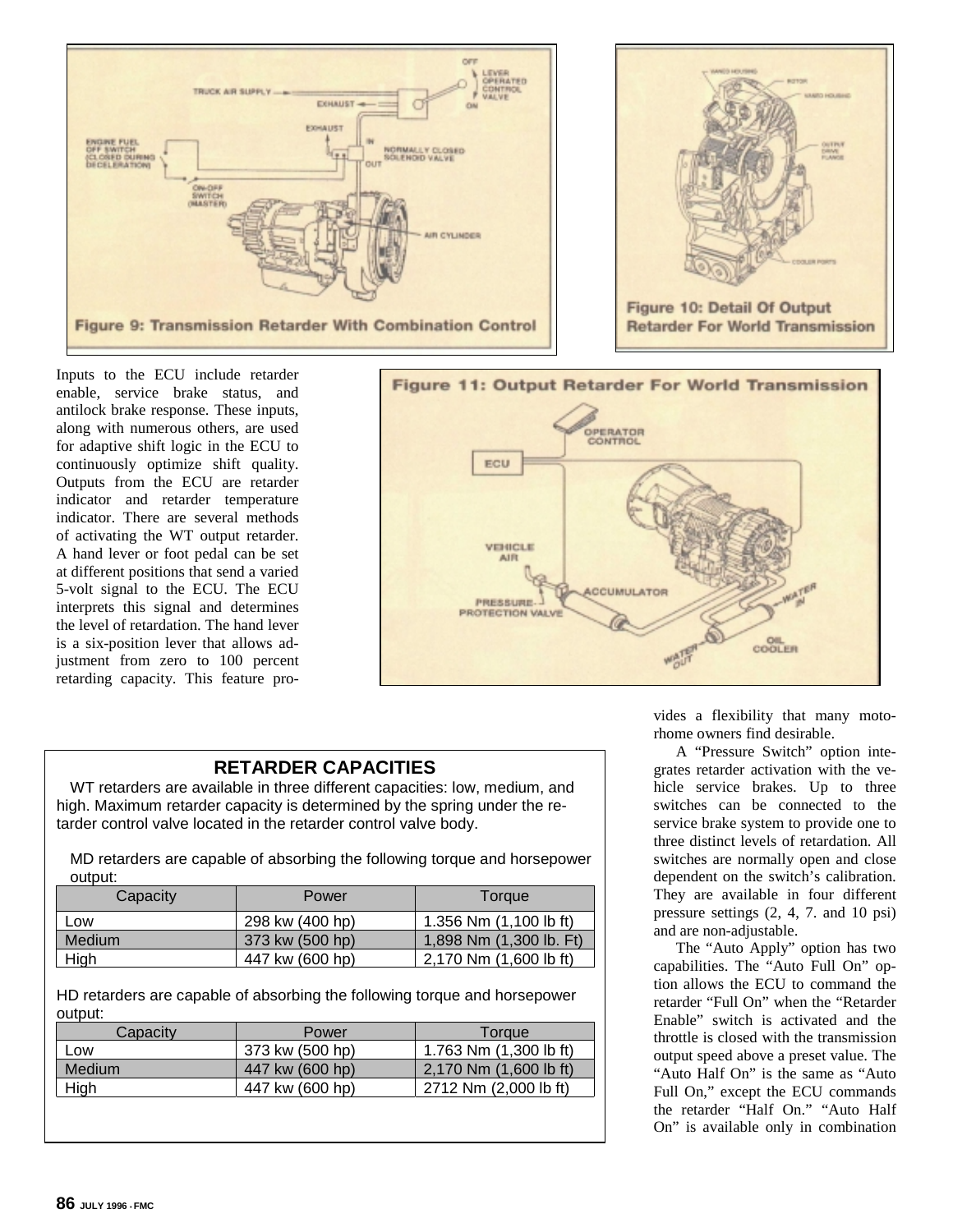with another control device that provides for "Full On" capabilities.

Any two of the previously mentioned retarder apply controls can be installed in the same vehicle. A combination of controls allows greater flexibility in applying the retarder. The transmission retarder is compatible with antilock braking systems

Electromagnetic retarder. Telma is the world leader in electromagnetic retarders. Figure 12 illustrates the components of the Telma retarder. It has two rotors and a stator, with the rotors separated from the stator by small air gaps. The stator contains eight electromagnetic coils that are activated in pairs to allow four stages of retardation. Telma manufactures models that can be installed in a middriveline location or as an integral part of the transmission or drive axle assembly. Figure 13 shows a Telmaequipped RS-24-160 axle.

Electrical current flowing through the stator coils produces magnetic fields of alternate polarities. As the rotors pass through these fields, eddy currents are generated. The currents slow the rotors, the attached driveshaft(s), and the drive wheels. There is no friction on the moving parts, braking loads are not carried by the clutch/transmission internal components, and the heat generated during braking is self-dissipated by the rotors as they rotate. The degree of retardation is not affected by speed, engine rpm, or type of transmission. The effect is also the same regardless of whether the transmission has a lockup torque converter.





full activation within 120 milliseconds of retarder control activation. Full deactivation occurs within 120 milliseconds to avoid parasitic loading to the vehicle during acceleration or coasting and to avoid any interference with the proper functioning of antilock braking systems.

**Accessory braking devices greatly improve vehicle safety. Reliability and durability of service brakes are increased, and maintenance dollars are saved by increasing the life of brake linings and tires. Anyone who has driven a motorhome equipped with an accessory brake is not likely to give up this option willingly.**

Telma has an extensive product line to precisely match the retarding needs of each application. This includes vehicles ranging between 6,000

and 100,000 pounds. The retarder units weigh between 137 and 700 pounds. Retarders for motorhome applications usually weigh between 300 and 500 pounds. To keep weight in perspective, remember that 50 gallons of water weigh 450 pounds.

The Telma retarder can be controlled with either a hand control, brake pedal, or both. As mentioned earlier, retardation occurs in four stages, and full retardation is achieved before service brakes are applied. A dashboard display of four lights indicates the level of retardation. An automatic switch disengages the retarder when the vehicle comes to a stop.

We had the opportunity to drive a highway coach equipped with a Telma retarder and were favorably impressed with its performance. The Telma is used in a variety of applications, including long-haul trucks, transit buses, ambulances, fire trucks, and refuse trucks. It can he used with either diesel or gaso-

The Telma retarder is extremely powerful with brake horsepower between 130 and 1,170 depending on the retarder. Its operation is quiet, with